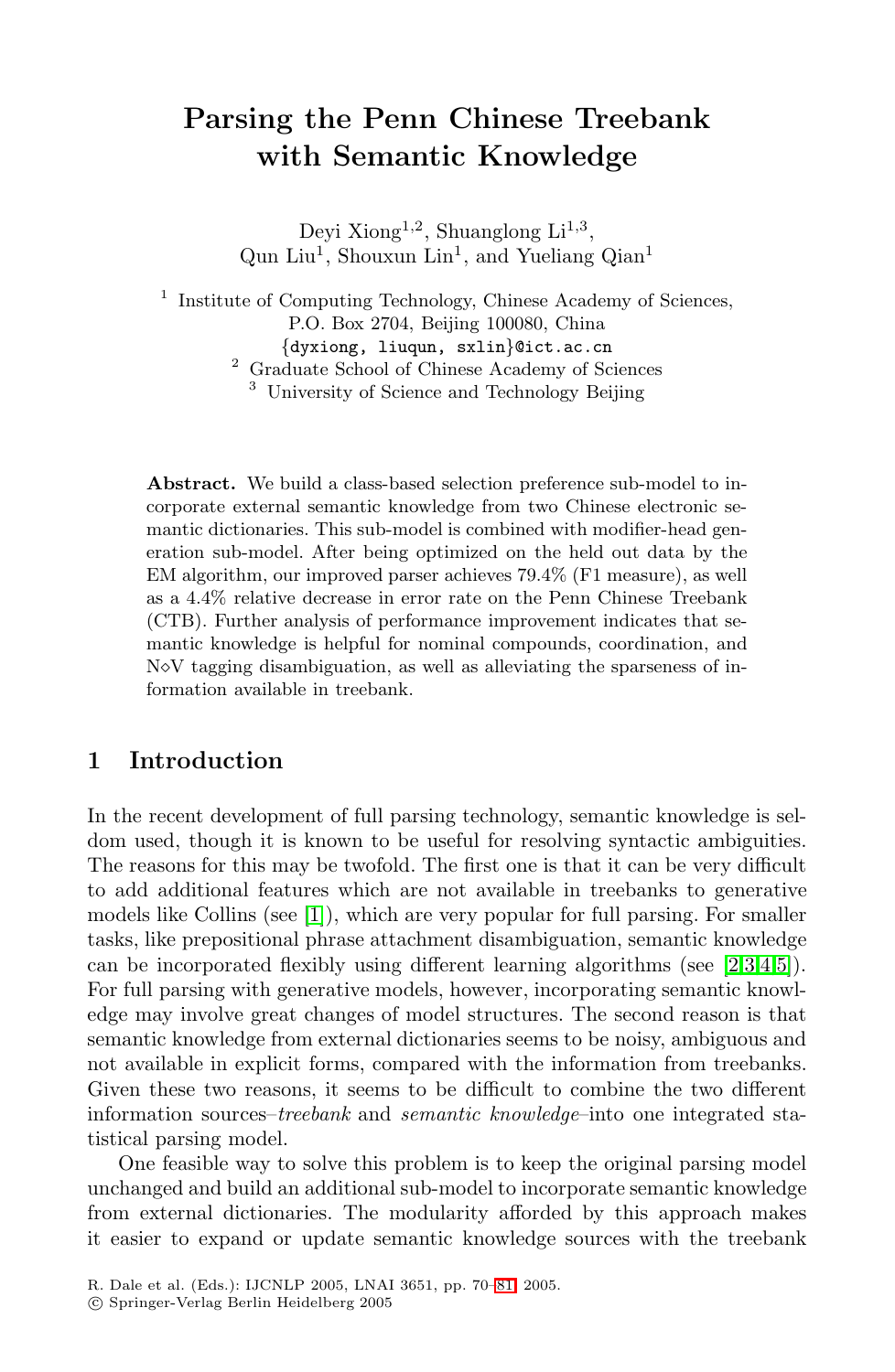unchanged or vice versa. Further, the combination of the semantic sub-model and the original parsing model can be optimized automatically.

In this paper, we build a class-based selection preference sub-model, which is embedded in our lexicalized parsing model, to incorporate external semantic knowledge. We use two Chinese electronic dictionaries and their combination as our semantic information sources. Several experiments are carried out on the Penn Chinese Treebank to test our hypotheses. The results indicate that a significant improvement in performance is achieved when semantic knowledge is incorporated into parsing model. Further improvement analysis is made. We confirm that semantic knowledge is indeed useful for nominal compounds and coordination ambiguity resolution. And surprisingly, semantic knowledge is also helpful to correct Chinese  $N\diamond V$  mistagging errors mentioned by Levy and Manning (see [\[12\]](#page-11-3)). Yet another great benefit to incorporating semantic knowledge is to alleviate the sparseness of information available in treebank.

#### **2 The Baseline Parser**

Our baseline parsing model is similar to the history-based, generative and lexicalized Model 1 of Collins (see [\[1\]](#page-10-0)). In this model, the right hand side of lexicalized rules is decomposed into smaller linguistic objects as follows:

$$
P(h) \to \#L_n(l_n)...L_1(l_1)H(h)R_1(r_1)...R_m(r_m) \# .
$$

The uppercase letters are delexicalized nonterminals, while the lowercase letters are lexical items, e.g. head word and head tag (part-of-speech tag of the head word), corresponding to delexicalized nonterminals.  $H(h)$  is the head constituent of the rule from which the head lexical item  $h$  is derived according to some head percolation rules.<sup>[1](#page-1-0)</sup> The special termination symbol  $\#$  indicates that there is no more symbols to the left/right. Accordingly, the rule probability is factored into three distributions. The first distribution is the probability of generating the syntactic label of the head constituent of a parent node with label P, head word Hhw and head tag Hht:

$$
Pr_H(H|P, Hht, Hhw) .
$$

Then each left/right modifier of head constituent is generated in two steps: first its syntactic label  $M_i$  and corresponding head tag  $M_i$ ht are chosen given context features from the parent  $(P)$ , head constituent  $(H, Hht, Hhw)$ , previously generated modifier  $(M_{i-1}, M_{i-1}ht)$  and other context information like the direction  $(dir)$  and distance<sup>[2](#page-1-1)</sup> (*dis*) to the head constituent:

<sup>&</sup>lt;sup>1</sup> Here we use the modified head percolation table for Chinese from Xia (see [\[6\]](#page-11-4)).

<span id="page-1-1"></span><span id="page-1-0"></span><sup>2</sup> Our distance definitions are different for termination symbol and non-termination symbol, which are similar to Klein and Manning (see [\[7\]](#page-11-5)).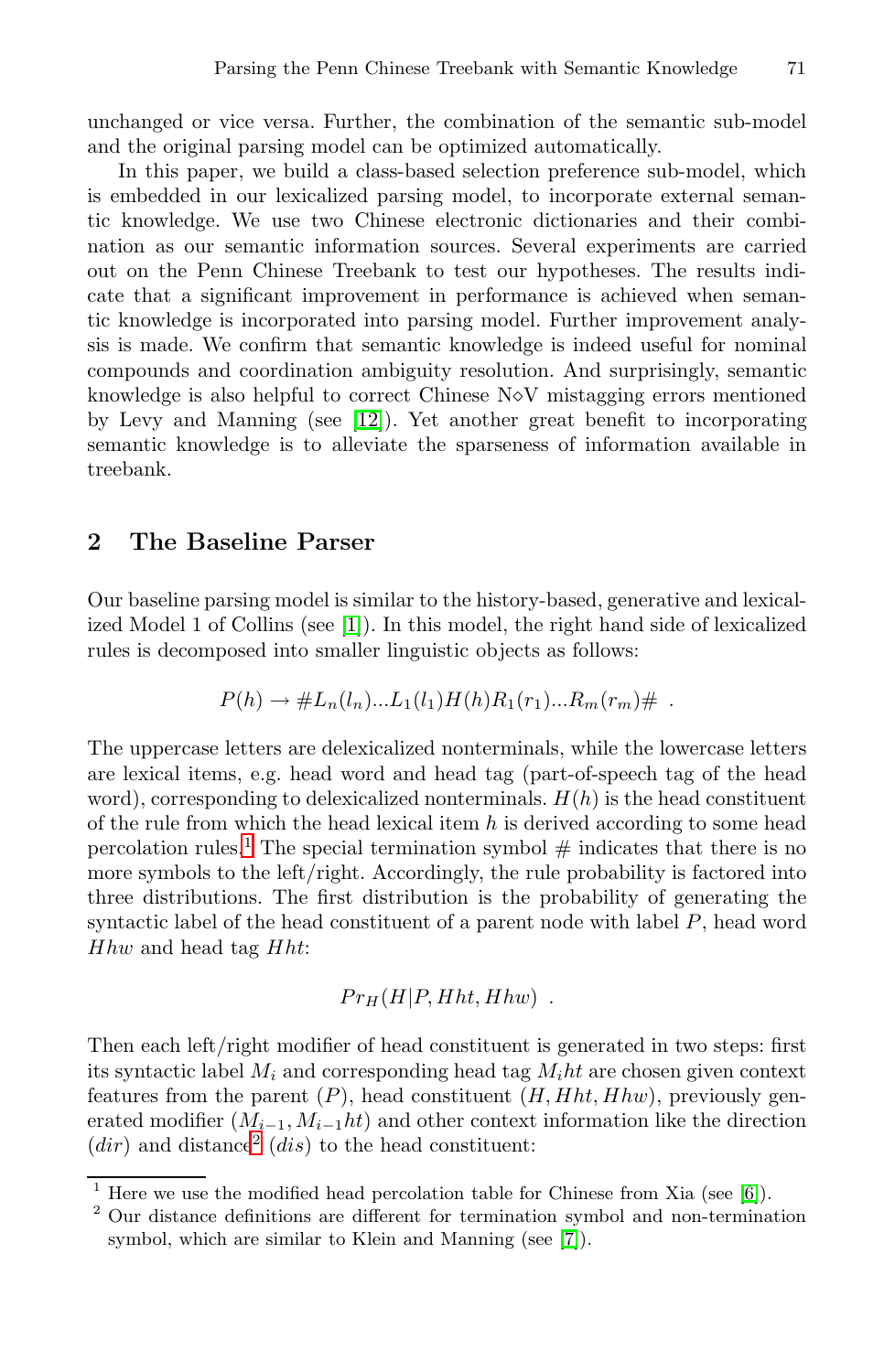$$
Pr_M(M_i, M_iht|HC_M) .
$$

where the history context  $HC_M$  is defined as the joint event of

$$
P, H, Hht, Hhw, M_{i-1}, M_{i-1}ht, dir, dis.
$$

Then the new modifier's head word  $M_i h w$  is also generated with the probability:

$$
Pr_{M_w}(M_ihw|HC_{M_w}) .
$$

where the history context  $HC_{M_w}$  is defined as the joint event of

 $P, H, Hht, Hhw, M_{i-1}, M_{i-1}ht, dir, dis, M_i, M_iht$ .

All the three distributions are smoothed through Witten-Bell interpolation just like Collins (see [\[1\]](#page-10-0)). For the distribution  $Pr_M$ , we build back-off structures with six levels, which are different from Collins' since we find our back-off structures work better than the three-level back-off structures of Collins. For the distribution  $Pr_{M_{w}}$ , the parsing model backs off to the history context with head word  $Hhw$  removed, then to the modifier head tag  $M<sub>i</sub>ht$ , just like Collins. Gildea (see [\[9\]](#page-11-6)) and Bikel (see [\[10\]](#page-11-7)) both observed that the effect of bilexical dependencies is greatly impaired due to the sparseness of bilexical statistics. Bikel even found that the parser only received an estimate that made use of bilexical statistics a mere 1.49% of the time. However, according to the wisdom of the parsing community, lexical bigrams, the word pairs  $(M_i h w, H h w)$  are very informative with semantic constraints. Along this line, in this paper, we build an additional class-based selectional preference sub-model, which is described in section 3, to make good use of this semantic information through selectional restrictions between head and modifier words.

Our parser takes segmented but untagged sentences as input. The probability of unknown words,  $Pr(uword|tag)$ , is estimated based on the first character of the word and if the first characters are unseen, the probability is estimated by absolute discounting.

We do some linguistically motivated re-annotations for the baseline parser. The first one is marking non-recursive noun phrases from other common noun phrases without introducing any extra unary levels (see [\[1](#page-10-0)[,8\]](#page-11-8)). We find this basic NP re-annotation very helpful for the performance. We think it is because of the annotation style of the Upenn Chinese Treebank (CTB). According to Xue et al. (see [\[11\]](#page-11-9)), noun-noun compounds formed by an uninterrupted sequence of words POS-tagged as NNs are always left flat because of difficulties in determining which modifies which. The second re-annotation is marking basic VPs, which we think is beneficial for reducing multilevel VP adjunction ambiguities (see [\[12\]](#page-11-3)).

To speed up parsing, we use the beam thresholding techniques in Xiong et al. (see [\[13\]](#page-11-10)). In all cases, the thresholding for completed edges is set at  $ct = 9$ and incomplete edges at  $it = 7$ . The performance of the baseline parser is 78.5% in terms of F1 measure of labeled parse constituents on the same CTB training and test sets with Bikel et al. (see [\[14\]](#page-11-11))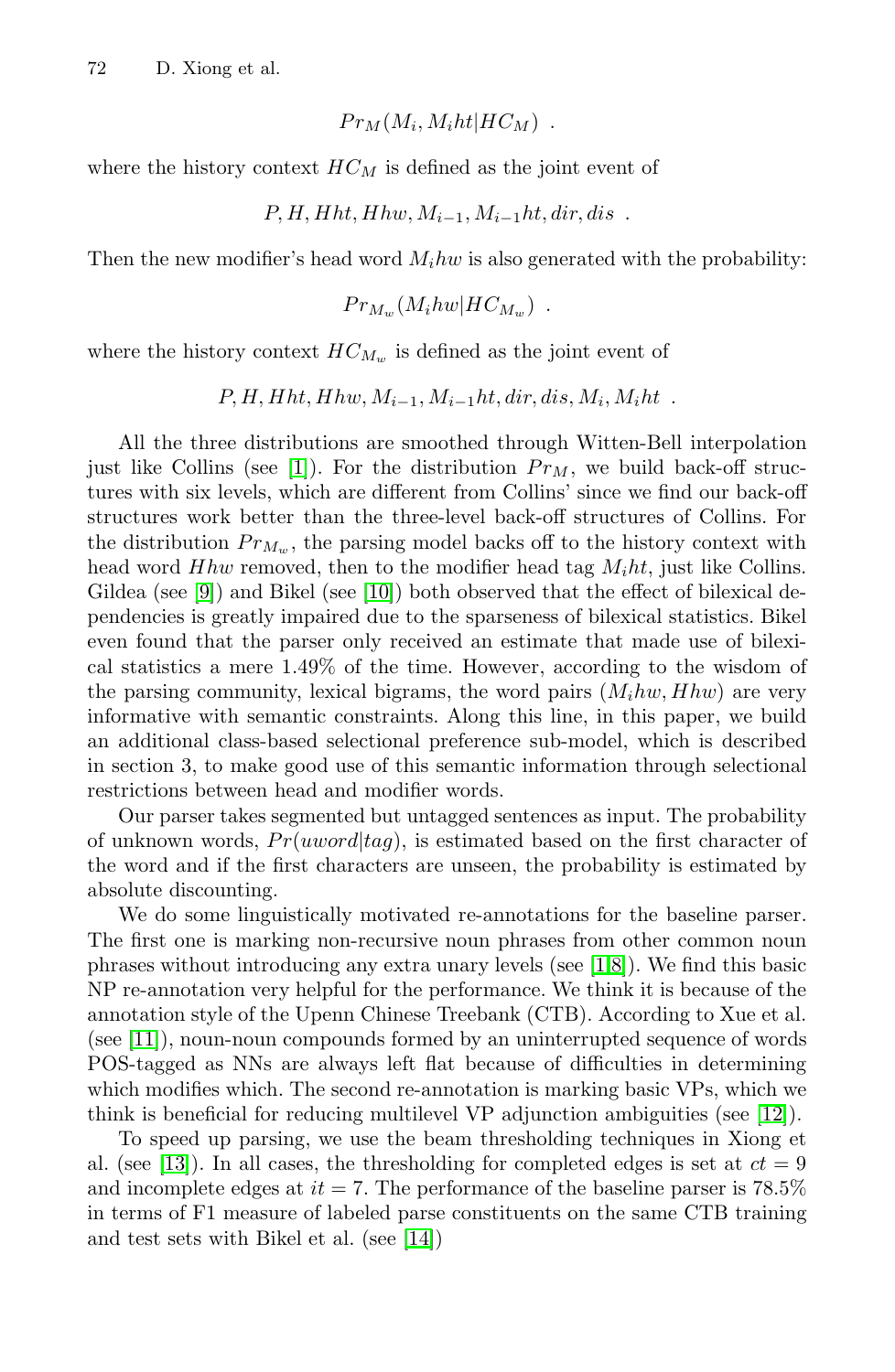### **3 Incorporating Semantic Knowledge**

In this section, we describe how to incorporate semantic knowledge from external semantic dictionaries into parsing model to improve the performance. Firstly, we extract semantic categories through two Chinese electronic semantic dictionaries and some heuristic rules. Then we build a selection preference sub-model based on extracted semantic categories. In section 3.3, we present our experiments and results in detail. And finally, we compare parses from baseline parser with those from the new parser incorporated with semantic knowledge. We empirically confirm that semantic knowledge is helpful for nominal compound, coordination and POS tagging ambiguity resolution. Additionally, we also find that semantic knowledge can greatly alleviate problems caused by data sparseness.

#### **3.1 Extracting Semantic Categories**

Semantic knowledge is not presented in treebanks and therefore has to be extracted from external knowledge sources. We have two Chinese electronic semantic dictionaries, both are good knowledge sources for us to extract semantic categories. One is the HowNet dictionary<sup>[3](#page-3-0)</sup>, which covers 67,440 words defined by 2112 different sememes. The other is the "TongYiCi CiLin" expanded version (henceforth CiLin)<sup>[4](#page-3-1)</sup>, which represents  $77,343$  words in a dendrogram.

**HowNet (HN):** Each sememe defined by the HowNet is regarded as a semantic category. And through the hypernym-hyponym relation between different categories, we can extract semantic categories at various granularity levels. Since words may have different senses, and therefore different definitions in HowNet, we just use the first definition of words in HowNet. At the first level HN1, we extract the first definitions and use them as semantic categories of words. Through the hypernym ladders, we can get HN2, HN3, by replacing categories at lower level with their hypernyms at higher level. Table 1 shows information about words and extracted categories at different levels.

**CiLin (CL):** CL is a branching diagram, where each node represents a semantic category. There are three levels in total, and from the top down, 12 categories in the first level (CL1), 97 categories in the second level (CL2), 1400 categories in the third level (CL3). We extract semantic categories at level CL1, CL2 and CL3.

**HowNet+CiLin:** Since the two dictionaries have different ontologies and representations of semantic categories, we establish a strategy to combine them: HowNet is used as a primary dictionary, and CiLin as a secondary dictionary. If a word is not found in HowNet but found in Cilin, we will look up other words from its synset defined by CiLin in HowNet. If HowNet query succeeds, the corresponding semantic category in HowNet will be assigned to this word.

 $3 \text{ http://www.keenage.com/}.$ 

<span id="page-3-1"></span><span id="page-3-0"></span><sup>&</sup>lt;sup>4</sup> The dictionary is recorded and expanded by Information Retrieval Laboratory, Harbin Institute of Technology.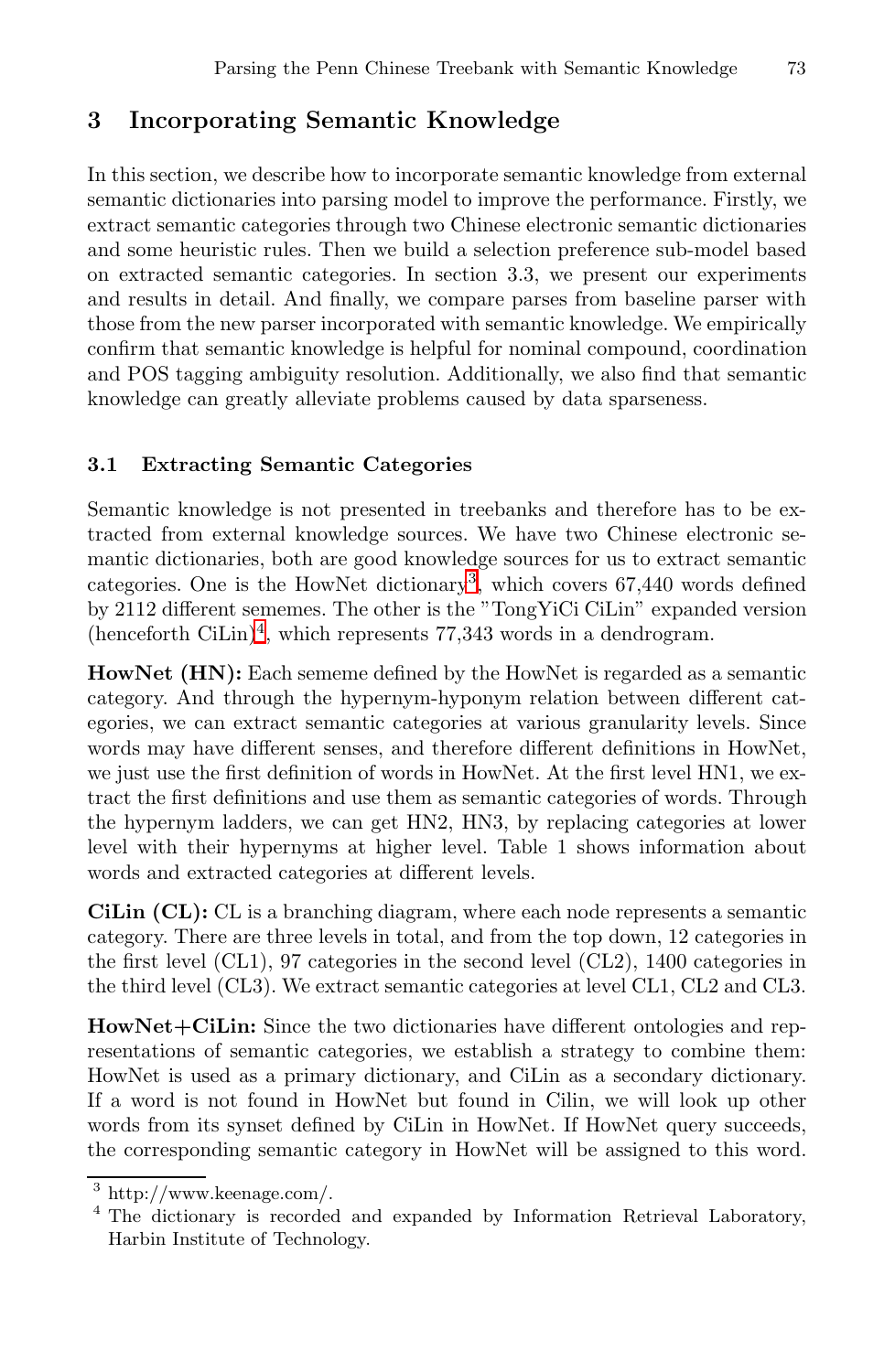|                       |      | Data HN1 HN2 HN3 CL1 CL2 CL3 |      |    |    |       |      |
|-----------------------|------|------------------------------|------|----|----|-------|------|
| words in train [9522] |      |                              | 6040 |    |    | 6469  |      |
| words in test         | 1824 |                              | 1538 |    |    | 1581  |      |
| words in both         | 1412 |                              | 1293 |    |    | 1310  |      |
| classes in train      |      | 1054 381 118                 |      |    |    | 12 92 | 1033 |
| classes in test       |      | 520                          | 251  | 93 | 12 | 79    | 569  |
| classes in both       |      | 504                          | 248  | 93 | 12 | 79    | 552  |

**Table 1.** Sizes and coverage of words and semantic categories from different semantic knowledge sources

According to our experimental results, we choose HN2 as the primary semantic category set and combine it with CL1, CL2 and CL3.

**Heuristic Rules (HR):** Numbers and time expressions are recognized using simple heuristic rules. For a better recognition, one can define accurate regular expressions. However, we just collect suffixes and feature characters to match strings. For example, Chinese numbers are strings whose characters all come from a predefined set. These two classes are merged into HowNet and labelled by semantic categories from HowNet.

In our experiments, we combine HN2,  $CL1/2/3$ , and HR as our external sources. In these combinations  $\{HN2+CL1/2/3+HR\}$ , all semantic classes come from the primary semantic category set HN2, therefore we get the same class coverage that we obtain from the single source HN2 but a bigger word coverage. The number of covered words of these combinations in  $\{train, test, both\}$  is {7911, 1672, 1372} respectively.

#### **3.2 Building Class-Based Selection Preference Sub-model**

There are several ways to incorporate semantic knowledge into parsing model. Bikel (see [\[15\]](#page-11-12)) suggested a way to capture semantic preferences by employing bilexical-class statistics, in other words, dependencies among head-modifier word classes. Bikel did not carry it out and therefore greater details are not available. However, the key point, we think, is to use classes extracted from semantic dictionary, instead of words, to model semantic dependencies between head and modifier. Accordingly, we build a similar bilexical-class sub-model as follows:

$$
Pr_{class}(C_{M_ihw}|C_{Hhw}, Hht, M_iht, dir)
$$
.

where  $C_{M_ihw}$  and  $C_{Hhw}$  represent semantic categories of words  $M_ihw$  and  $Hhw$ , respectively. This model is combined with sub-model  $Pr_{M_w}$  to form a mixture model  $P_{mix}$ :

$$
Pr_{mix} = \lambda Pr_{M_w} + (1 - \lambda) Pr_{class} \tag{1}
$$

 $\lambda$  is hand-optimized, and an improvement of about 0.5% in terms of F1 measure is gained. However, even a very slight change in the value of  $\lambda$ , e.g. 0.001, will have a great effect on the performance. Besides, it seems that the connection between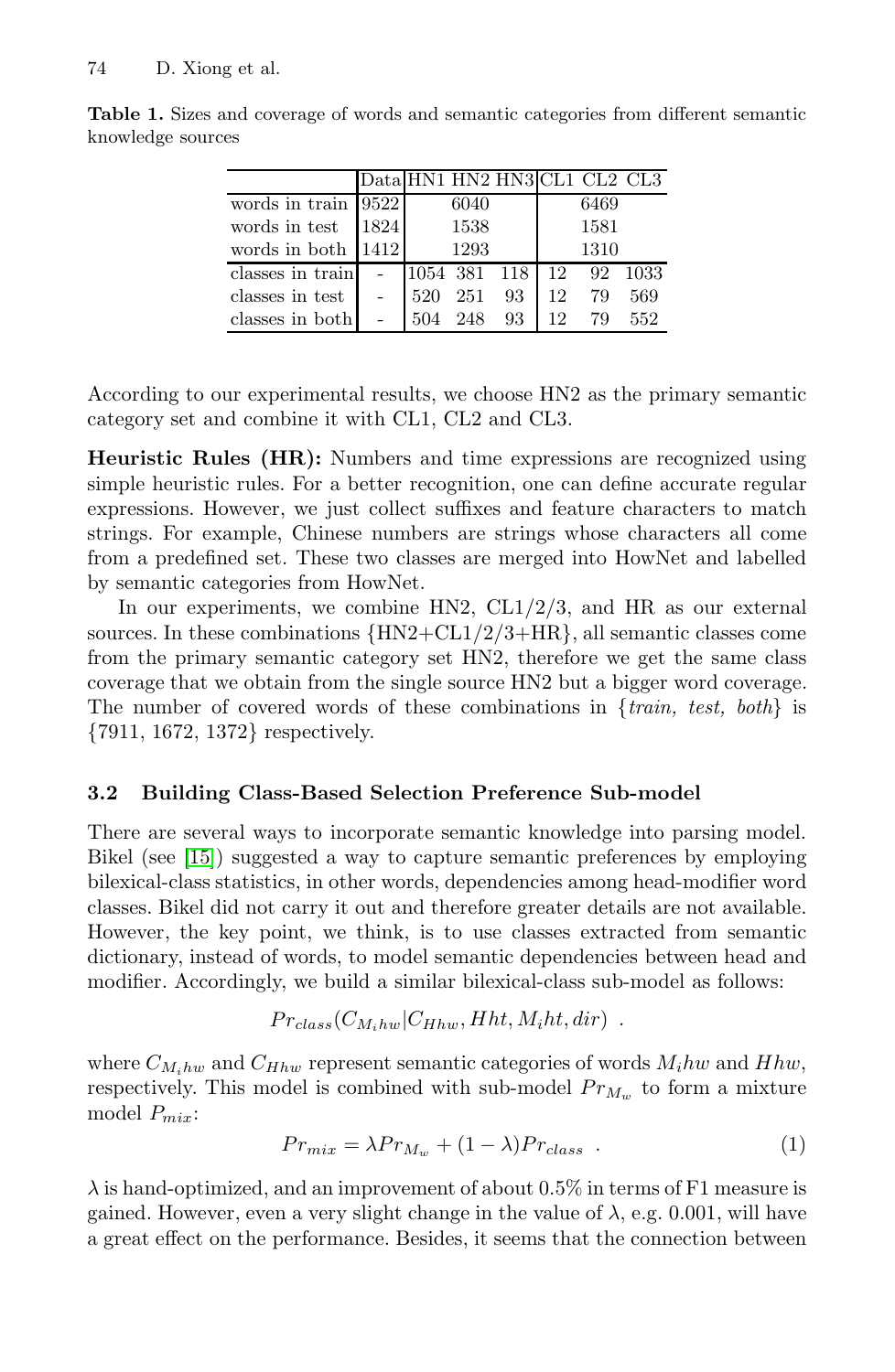entropy, i.e. the total negative logarithm of the inside probability of trees, and F1 measure, is lost, while this relation is observed in many experiments. Therefore, automatic optimization algorithms, like EM, can not work in this mixture model. The reason, we guess, is that biclass dependencies among head-modifier word classes seem too coarse-grained to capture semantic preferences between head and modifier. In most cases, a head word has a strong semantic constraints on the concept  $\kappa$  of mw, one of its modifier words, but that doesn't mean other words in the same class with the head word has the same semantic preferences on the concept  $\kappa$ . For example, the verb *eat* impose a selection restriction on its object modifier<sup>[5](#page-5-0)</sup>: it has to be solid food. On the other hand, the verb  $drink$ specifies its object modifier to be liquid beverage. At the level HN2, verb eat and *drink* have the same semantic category *metabolize*. However, they impose different selection preferences on their PATIENT roles.

To sum up, bilexical dependencies are too fine-grained when being used to capture semantic preferences and therefore lead to serious data sparseness. Biclass dependencies, which result in an unstable performance improvement, on the other hand, seem to be too coarse-grained for semantic preferences. We build a class-based selection preference model:

$$
Pr_{sel}(C_{M_1hw}|Hhw, P) .
$$

This model is similar to Resnik (see  $[2]$ ). We use the parent node label P to represent the grammatical relation between head and modifier. Besides, in this model, only modifier word is replaced with its semantic category. The dependencies between head word and modifier word class seem to be just right for capturing these semantic preferences.

The final mixture model is the combination of the class-based selection preference sub-model  $Pr_{sel}$  and modifier-head generation sub-model  $Pr_{M_w}$ :

$$
Pr_{mix} = \lambda Pr_{M_w} + (1 - \lambda) Pr_{sel} \tag{2}
$$

Since the connection between entropy and F1 measure is observed again, EM algorithm is used to optimize  $\lambda$ . Just like Levy (see [\[12\]](#page-11-3)), we set aside articles 1-25 in CTB as held out data for EM algorithm and use articles 26-270 as training data during  $\lambda$  optimization.

#### **3.3 Experimental Results**

We have designed several experiments to check the power of our class-based selection preference model with different semantic data sources. In all experiments, we first use the EM algorithm to optimize the parameter  $\lambda$ . As mentioned above, during parameter optimization, articles 1-25 are used as held out data and articles 26-270 are used as training data. Then we test our mixture model with optimized parameter  $\lambda$  using the training data of articles 1-270 and test data of articles 271-300 of length at most 40 words.

<span id="page-5-0"></span><sup>5</sup> According to Thematic Role theory, this modifier has a PATIENT role.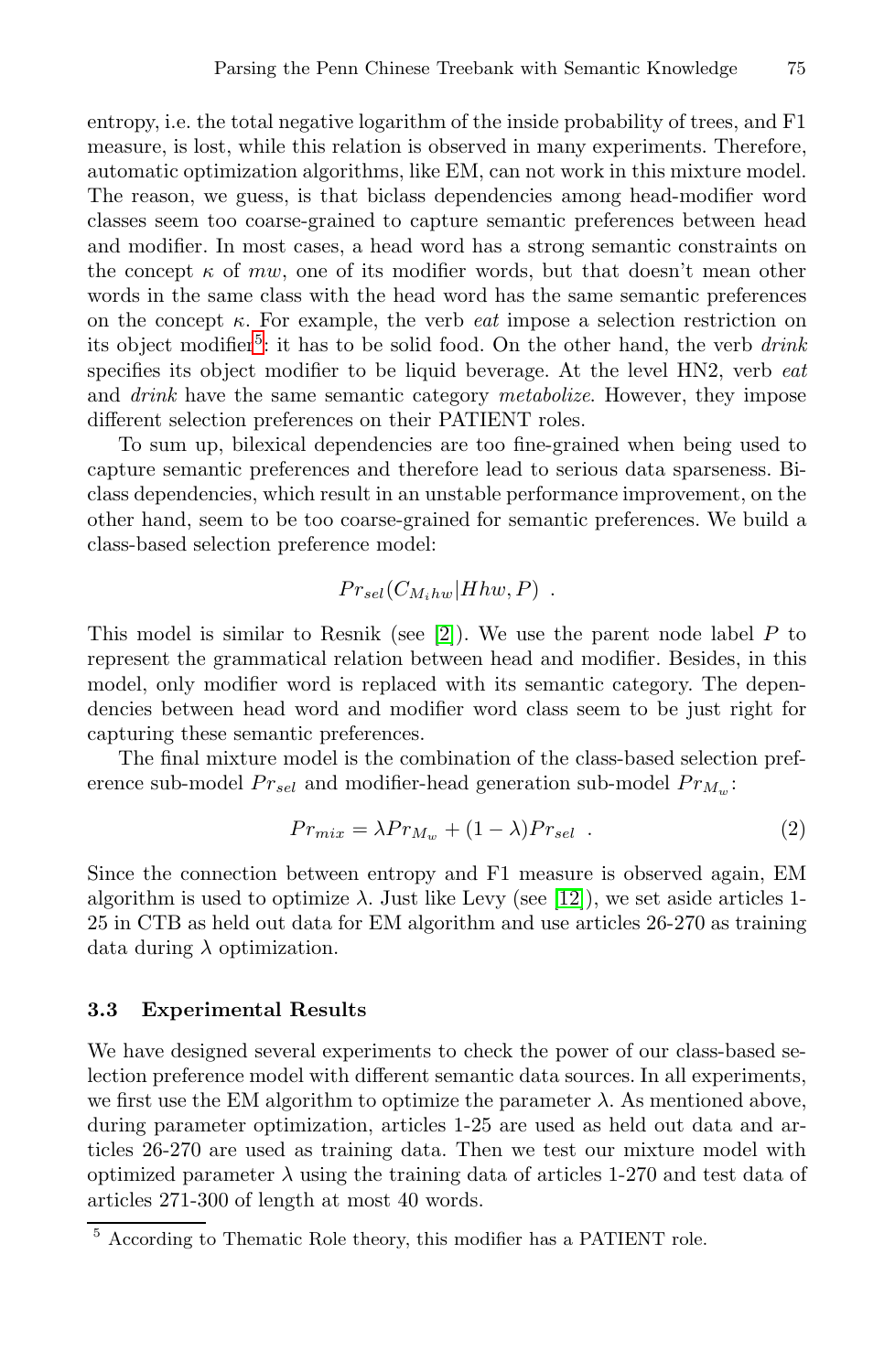**Table 2.** Results for incorporating different semantic knowledge sources. The baseline parser is described in Sect. 2. in detail.

|          | Baseline HN1 HN2 HN3 CL1 CL2 CL3 |                               |  |  |  |
|----------|----------------------------------|-------------------------------|--|--|--|
| $F1(\%)$ | 78.5                             | 78.6 79.1 78.9 77.5 78.7 78.8 |  |  |  |

**Table 3.** Results for combinations of different semantic knowledge sources

|          |      | $ $ Baseline $ $ HN2+CL1+HR $ $ HN2+CL2+HR $ $ HN2+CL3+HR |
|----------|------|-----------------------------------------------------------|
| $F1(\%)$ | 79.2 |                                                           |

Firstly, we carry out experiments on HowNet and CiLin, separately. Experimental results are presented in Table 2. As can be seen, CiLin has a greater coverage of words than that of HowNet, however, it works worse than HowNet. And at the level CL1, coarse-grained classes even yield degraded results. It's difficult to explain this, but the main reason may be that HowNet has a fine-grained and substantial ontology while CiLin is designed only as a synset container.

Since HowNet has a better semantic representation and CiLin better coverage, we want to combine them. The combination is described in Sect. 3.1, where HN2 is used as the primary semantic category set. Words found by CiLin and heuristic rules are labelled by semantic categories from HN2. Results are shown in Table 3. Although external sources  $HN2+CL1/2/3+HR$  have the identical word coverage and yield exactly the same number of classes, the different word-class distributions in them lead to the different results.

Due to the combination of HN2, CL2 and HR, we see that our new parser with external semantic knowledge outperforms the baseline parser by 0.9% in F1 measure. Given we are already at the 78% level of accuracy, an improvement of 0.9% is well worth obtaining and confirms the importance of semantic dependencies on parsing. Further, we do the significance test using Bikel's sig-nificance tester<sup>[6](#page-6-0)</sup> which is modified to output p-value for  $F1$ . The significance level for F-score is at most  $(43376+1)/(1048576+1) = 0.041$ . A second 1048576 iteration produces the similar result. Therefore the improvement is statistically significant.

#### **3.4 Performance Improvement Analysis**

We manually analyze parsing errors of the baseline parser  $(BP)$  as well as performance improvement of the new parser  $(IP)$  with semantic knowledge from the combination of HN2, CL2 and HR. Improvement analysis can provide an additional valuable perspective: how semantic knowledge helps to resolve some ambiguities. We compare  $BP$  and  $IP$  on the test data parse by parse. There are 299 sentences of length at most 40 words among the total 348 test sentences. The two parsers BP and IP found different parses for 102 sentences, among which

<span id="page-6-0"></span> $^6$  See http://www.cis.upenn.edu/ dbikel/software.html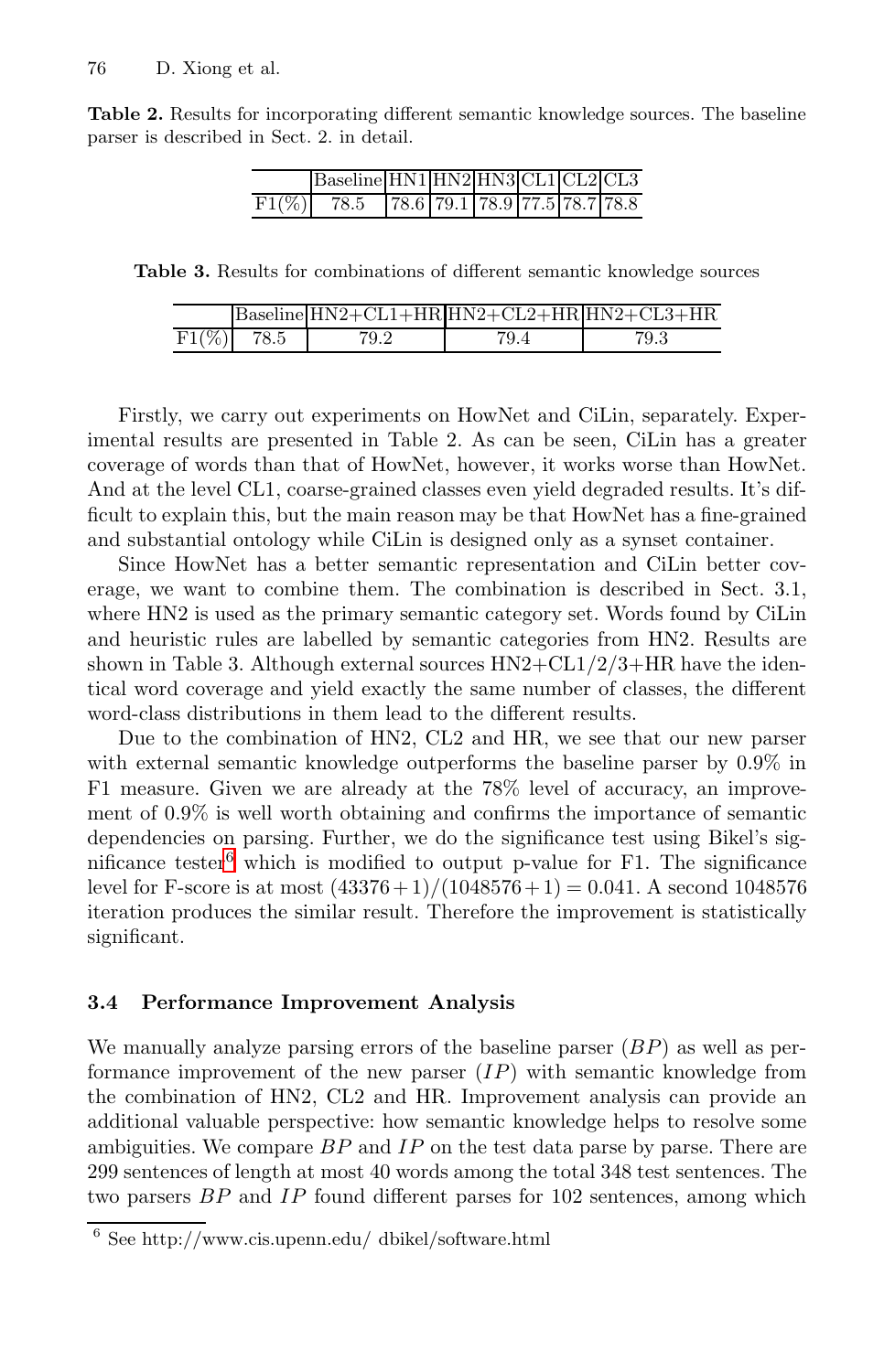| Type                           |    | Count Percent $(\%)$ |
|--------------------------------|----|----------------------|
| Nominal Compound $AR$          | 19 | 38                   |
| Coordination ${\mathcal{AR}}$  |    | 18                   |
| NoV $AR$ in $N\diamond V+noun$ |    | 12                   |
| Other AR                       | 16 | 32                   |

Table 4. Frequency of parsing improvement types. AR represents *ambiguity resolution*.

IP yields better parse trees for 47 sentences according to the gold standard trees. We have concentrated on these 47 sentences and compared parse trees found by IP with those found by BP. Frequencies of major types of parsing improvement is presented in Table 4. Levy and Manning (see [\[12\]](#page-11-3))(henceforth L&M) observed the top three parsing error types: NP-NP modification, Coordination and  $N\diamond V$ mistagging, which are also common in our baseline parser. As can be seen, our improved parser can address these types of ambiguities to some extent through semantic knowledge.

**Nominal Compounds (NCs) Disambiguation:** Nominal compounds are notorious "every way ambiguous" constructions.[7](#page-7-0) The different semantic interpretations have different dependency structures. According to L&M, this ambiguity will be addressed by the dependency model when word frequencies are large enough to be reliable. However, even for the treebank central to a certain topic, many very plausible dependencies occur only once.<sup>[8](#page-7-1)</sup> A good technique for resolving this conflict is to generalize the dependencies from word pairs to wordclass pairs. Such generalized dependencies, as noted in section 3.2, can capture semantic preferences, as well as alleviate the data sparseness associated with standard bilexical statistics. In our class-based selection preference model, if the frequency of pair  $[C_{Mhw}, Hhw]^9$  $[C_{Mhw}, Hhw]^9$  is large enough, the parser can interpret nominal compounds correctly, that is, it can tell which modify which.

NCs are always parsed as flatter structures by our baseline parser, just like the tree a. in Figure 1. This is partly because of the annotation style of CTB, where there is no NP-internal structure. For these NCs without internal analysis, we re-annotated them as basic NPs with label NPB, as mentioned in section 2. This re-annotation really helps. Another reason is that the baseline parser, or the modifier word generating sub-model  $P_{M_w}$ , can not capture hierarchical semantic dependencies of internal structures of NCs due to the sparseness of bilexical dependencies. In our new parser, however, the selection preference model is able to build semantically preferable structures through word-class dependency statistics. For NCs like  $(n_1, n_2, n_3)$ , where  $n_i$  is a noun, dependency structures

<span id="page-7-0"></span><sup>7</sup> "Every way ambiguous" constructions are those for which the number of analyses is the number of binary trees over the terminal elements. Prepositional phrase attachment, coordination, and nominal compounds are all "every way ambiguous" constructions.

<sup>8</sup> Just as Klein et al. (see [\[8\]](#page-11-8)) said, one million words of training data just isn't enough.

<span id="page-7-2"></span><span id="page-7-1"></span><sup>&</sup>lt;sup>9</sup> Henceforth,  $[s_1, s_2]$  denotes a dependency structure, where  $s_1$  is a modifier word or its semantic class  $(C)$ , and  $s_2$  is the head word.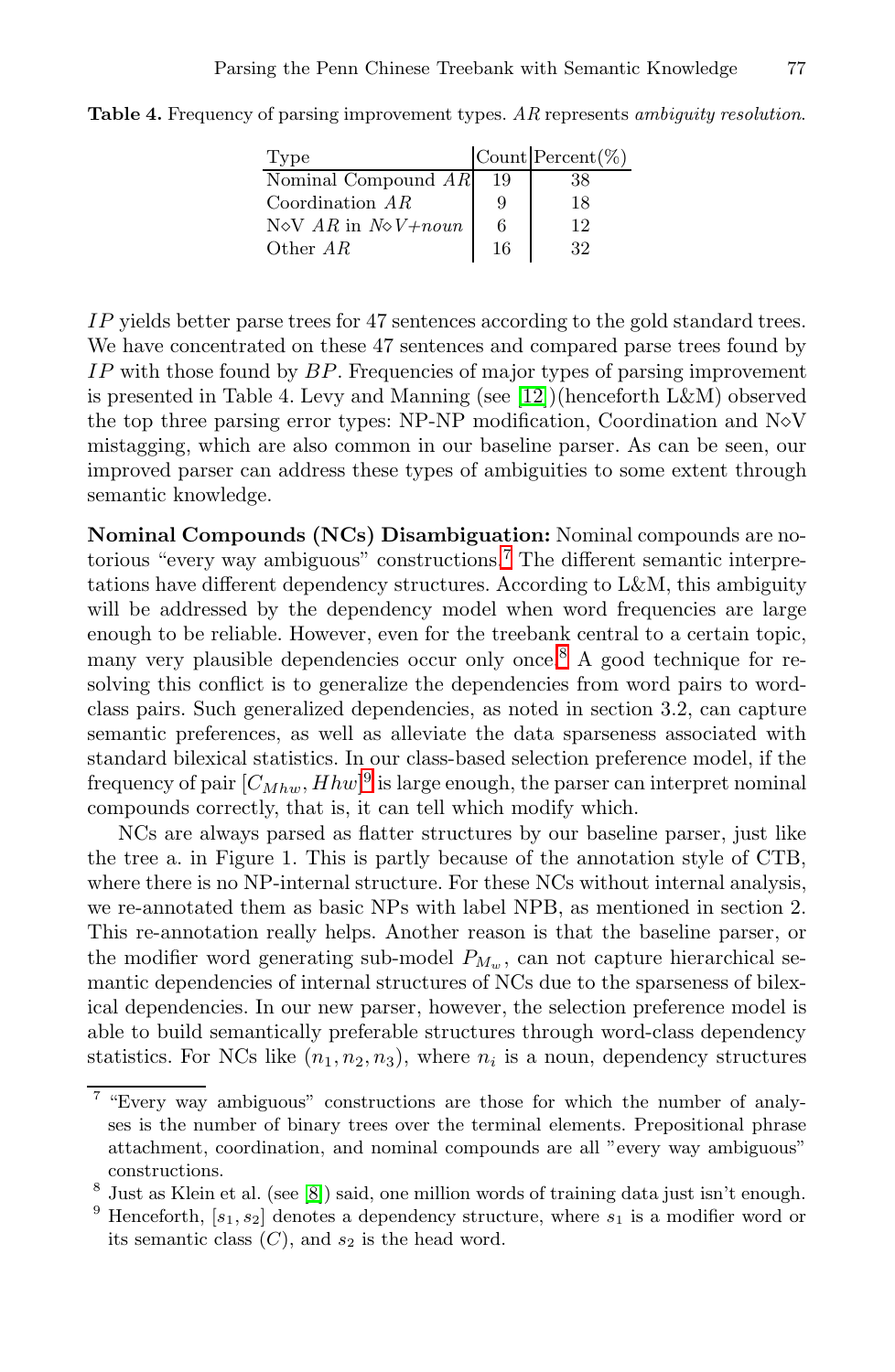

**Fig. 1.** Nominal Compounds: The North Korean government's special envoy. a. is the incorrect flat parse, b. is the right one in corpus

 $\{[C_{n_1}, n_2], [C_{n_1}, n_3], [C_{n_2}, n_3]\}\$  will be checked in terms of semantic acceptability and semantically preferable structures will be built finally. For more complicated NCs, similar analysis follows.

In our example (see Fig. 1.), the counts of word dependencies  $\left|\frac{m}{m}\right|$  /North Korea, 政府/government/ and  $|$ 朝鲜/North Korea,特使/special envoy/ in the training data both are 0. Therefore, it is impossible for the baseline parser to have a preference between these two dependency structures. On the other hand, the counts of word-class dependencies  $\mathbb{R}\times\mathbb{R}$ 值,政府/government, where  $\mathbb{R}\times\mathbb{R}$ 值 is the semantic category of 朝鲜 in HN2, is much larger than the counts of  $/R$ 值,特使/special envoy] and  $/$ 组织,特使/special envoy], where 组织 is the semantic category of  $\mathbb{R}$  in the training data. Therefore, the dependency structure of  $\hat{E}$ [朝鲜/North Korea, 政府/government] will be built.

**Coordination Disambiguation:** Coordination is another kind of "every way ambiguous" construction. For coordination structures, the head word is meaningless. But that doesn't matter, since semantic dependency between the spurious head and modifier will be used to measure the meaning similarity of coordinated structures. Therefore, our selection preference model still works in coordination constructions. We have also found VP coordination ambiguity, which is similar to that observed by L&M. The latter VP in coordinated VPs is often parsed as an IP due to pro-drop by the baseline parser. That is, the coordinated structure  $VP$  is parsed as:  $VP^0 \rightarrow VP^1IP^2$ . This parse will be penalized by the selection preference model because the hypothesis that the head word of  $IP^2$  has a similar meaning to the head word of  $VP<sup>1</sup>$  under the grammatical relation  $VP<sup>0</sup>$  is infrequent.

**NV-ambiguous Tagging Disambiguation:** The lack of overt morphological marking for transforming verbal words to nominal words in Chinese results in ambiguity between these two categories. L&M argued that the way to resolve this ambiguity is to look at more external context, like some function words, e.g. adverbial or prenominal modifiers, co-occurring with NV-ambiguous words. However, in some cases,  $N\diamond V$ -ambiguous words can be tagged correctly without external context. Chen et al. (see [\[16\]](#page-11-13)) studied the pattern of  $N\diamond V+noun$ , which will be analyzed as a *predicate-object* structure if  $N\circ V$  is a verb and a modifiernoun structure if  $N\circ V$  is a noun. They found that in most cases, this pattern can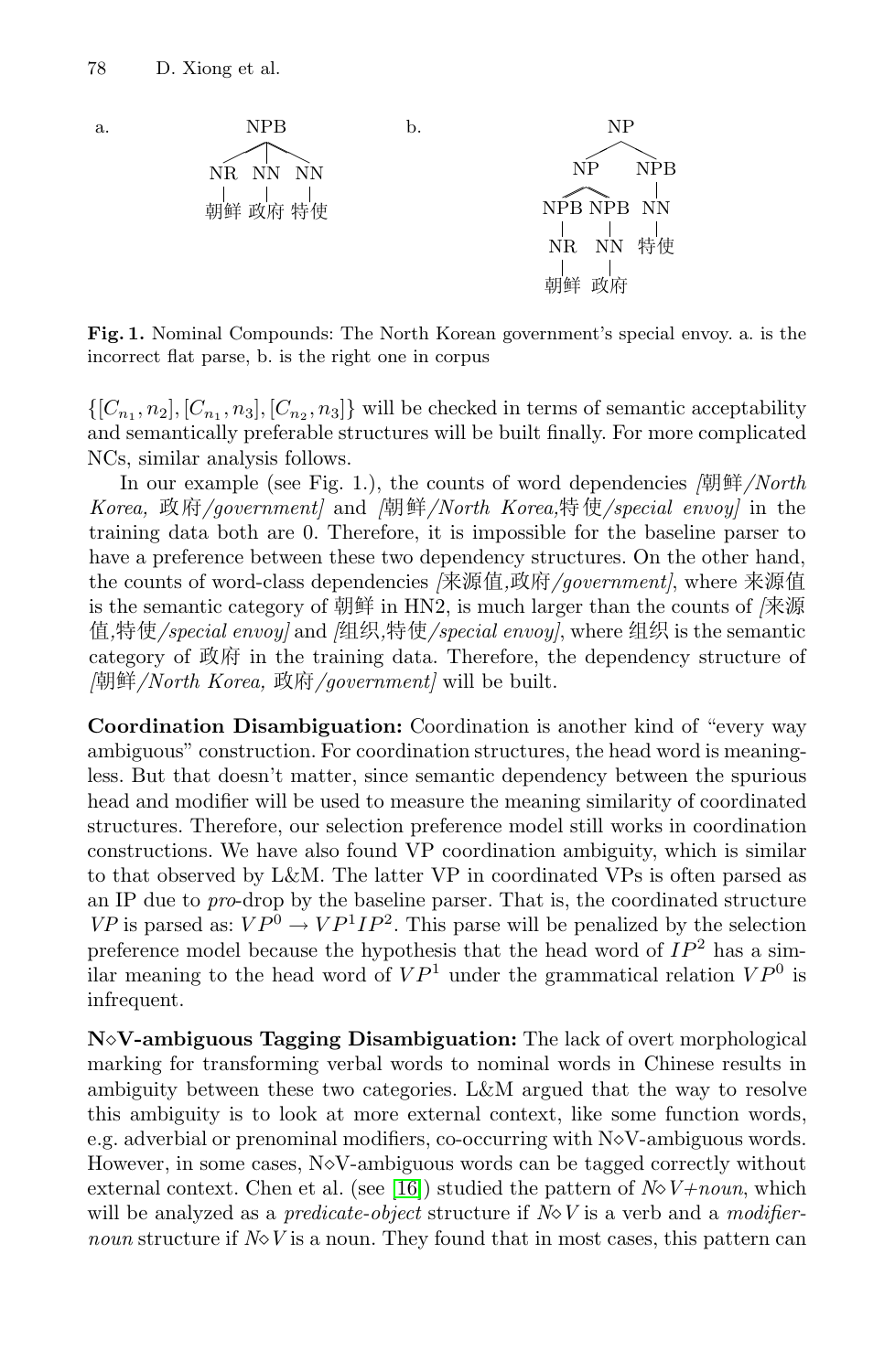

**Fig. 2.** NoV-ambiguity: a. implement plans (incorrect parse) versus b. implementation plans (corpus)

**Table 5.** Previous Results on CTB parsing for sentences of length at most 40 words

|                                      | LP LR F1           |                    |
|--------------------------------------|--------------------|--------------------|
| Bikel and Chiang 2000 77.2 76.2 76.7 |                    |                    |
| Levy and Manning 2003 78.4 79.2 78.8 |                    |                    |
| Present $\operatorname{work}$        | $80.1\ 78.7\ 79.4$ |                    |
| Bikel Thesis 2004                    |                    | $81.2\ 78.0\ 79.6$ |
| Chiang and Bikel 2002                | 81.1 78.8 79.9     |                    |

be parsed correctly without any external context. Furthermore, they argued that semantic preferences are helpful for the resolution of ambiguity between these two different structures. In our selection preference model, semantic preferences interweave with grammatical relations. These semantic dependencies impose constraints on the structure of the pattern  $N\diamond V+noun$  and therefore on the POS tag of  $N\delta V$ . Figure 2 shows our new parser can correct N $\delta V$  mistagging errors occurring in the pattern of  $N\diamond V+noun$ .

**Smoothing:** Besides the three ambiguity resolution noted above, semantic knowledge indeed helps alleviate the fundamental sparseness of the lexical dependency information available in the CTB. For many word pairs [mod,head], whose count information is not available in the training data, the dependency statistics of head and modifier can still work through the semantic category of mod. During our manual analysis of performance improvement, many other structural ambiguities are addressed due to the smoothing function of semantic knowledge.

### **4 Related Work on CTB Parsing**

Previous work on CTB parsing and their results are shown in table 5. Bikel and Chiang (see [\[14\]](#page-11-11)) used two different models on CTB, one based on the modified BBN model which is very similar to our baseline model, the other on Tree Insertion Grammar (TIG). While our baseline model used the same unknown word threshold with Bikel and Chiang but smaller beam width, our result outperforms theirs due to other features like distance, basic NP re-annotation used by our baseline model. Levy and Manning (see [\[12\]](#page-11-3)) used a factored model with rich re-annotations guided by error analysis. In the baseline model, we also used several re-annotations but find most re-annotations they suggested do not fit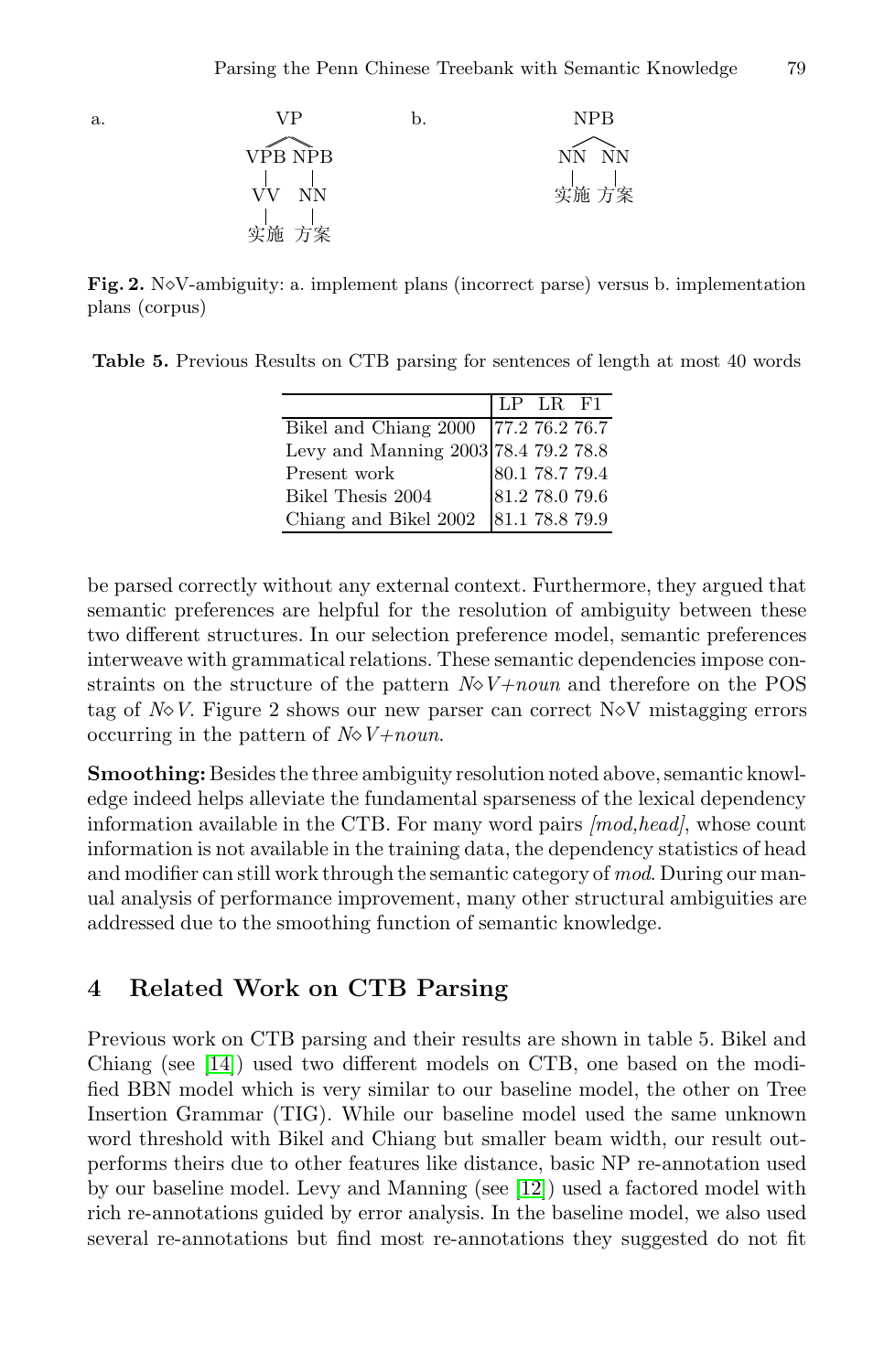our model. The three parsing error types expounded above are also found by L&M. However, we used more efficient measures to keep our improved model from these errors.

The work of Bikel thesis (see [\[10\]](#page-11-7)) emulated Collins' model and created a language package to Chinese parsing. He used subcat frames and an additional POS tagger for unseen words. Chiang and Bikel (see [\[17\]](#page-11-14)) used the EM algorithm on the same TIG-parser to improve the head percolation table for Chinese parsing. Both these two parsers used fine-tuned features recovered from the treebank that our model does not use. This leads to better results and indicates that there is still room of improvement for our model.

## **5 Conclusions**

We have shown that how semantic knowledge may be incorporated into a generative model for full parsing, which reaches 79.4% in CTB. Experimental results are quite consistent with our intuition. After the manual analysis of performance improvement, the working mechanism of semantic knowledge in the selection preference model is quite clear:

- 1. Using semantic categories extracted from external dictionaries, the classbased selection preference model first generalizes standard bilexical dependencies, some of which are not available in training data, to word-class dependencies. These dependencies are neither too fine-grained nor too coarsegrained compared with bilexical and biclass dependencies, and really help to alleviate fundamental information sparseness in treebank.
- 2. Based on the generalized word-class pairs, semantic dependencies are captured and used to address different kinds of ambiguities, like nominal compounds, coordination construction, even NV-ambiguous words tagging.

Our experiments show that generative models have room for improvement by employing semantic knowledge. And that may be also true for discriminative models, since these models can easily incorporate richer features in a wellfounded fashion. This is the subject of our future work.

## **Acknowledgements**

This work was supported in part by National High Technology Research and Development Program under grant #2001AA114010 and #2003AA111010. We would like to acknowledge anonymous reviewers who provided helpful suggestions.

## <span id="page-10-2"></span><span id="page-10-0"></span>**References**

- 1. Michael Collins. 1999. Head-Driven Statistical Models for Natural Language Parsing. PhD thesis, University of Pennsylvania.
- <span id="page-10-1"></span>2. Philip Stuart Resnik. 1993. Selection and Information: A Class-Based Approach to Lexical Relationships. PhD thesis, University of Pennsylvania, Philadelphia, PA, USA.